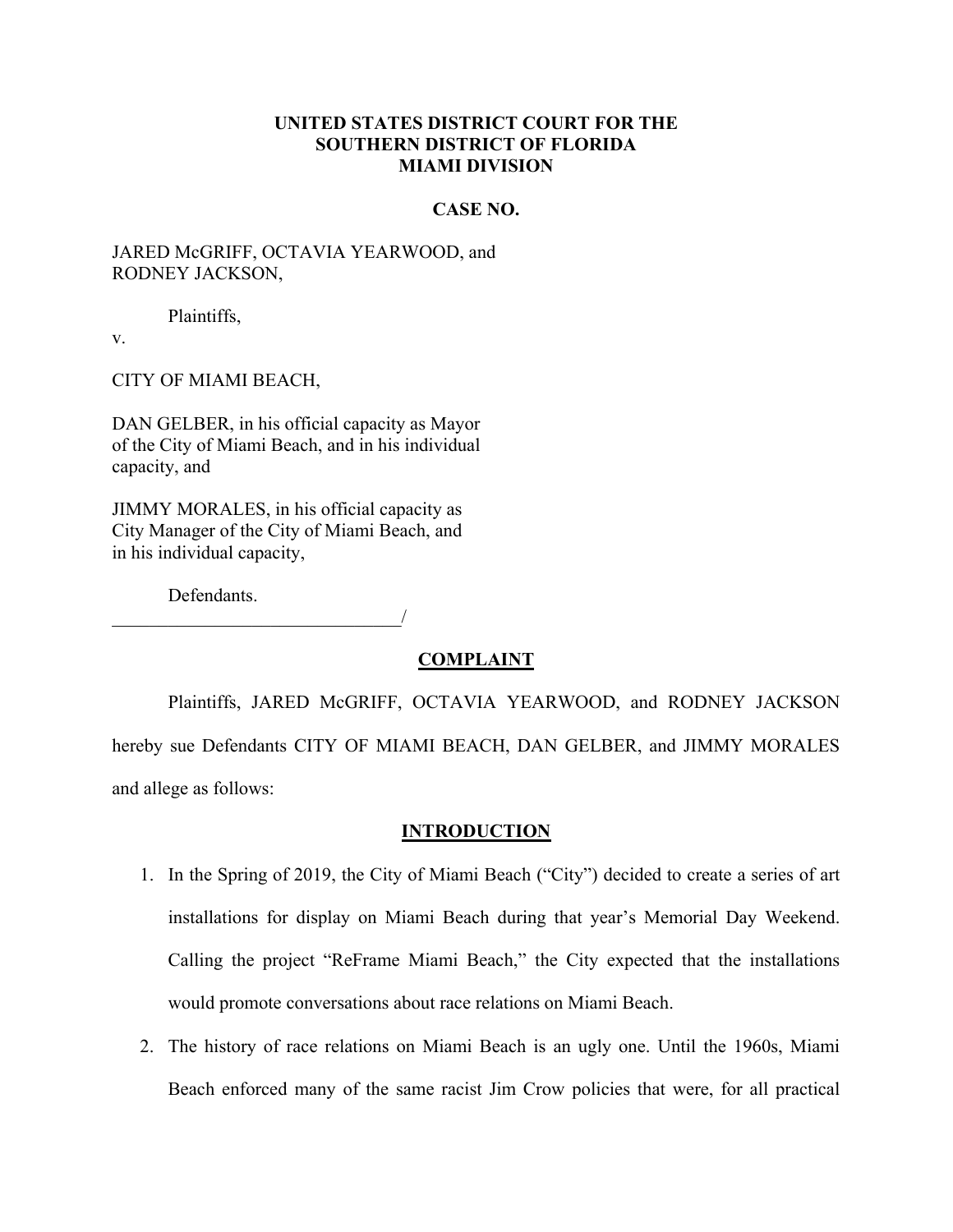purposes, indistinguishable from those of the states of the Deep South. Among other things:

- a. During most of the first half of the  $20<sup>th</sup>$  century, Black people were not permitted to live on Miami Beach.
- b. Beginning in the 1930s, Black people who worked on Miami Beach were required to register with the police, be fingerprinted and photographed, and carry identity cards.
- c. Until the civil rights protests of the 50s and 60s, Black people were not allowed to swim at the City's public beaches.
- d. Audiences in Miami Beach theatres and night clubs were strictly segregated into the 1950s.
- e. Miami Beach police regularly arrested interracial couples until the U.S. Supreme Court declared the practice unconstitutional.
- f. Black entertainers were not permitted to perform at Miami Beach hotels until the 1950s.
- g. Even then, they were not welcome to stay at hotels on the Beach, so when Muhammad Ali won the heavyweight championship at the Miami Beach Convention Center in 1963, he and his support staff were required to leave Miami Beach and stay at an historically Black motel in Miami.
- 3. In recent years, the response of local law enforcement to the celebration of Memorial Day, which, on Miami Beach, had come to be known as Urban Beach Weekend ("UBW´), was a reminder of that ugly history. Over the past decade, tens of thousands of students and other young people, most of them Black and Latino, have come to Miami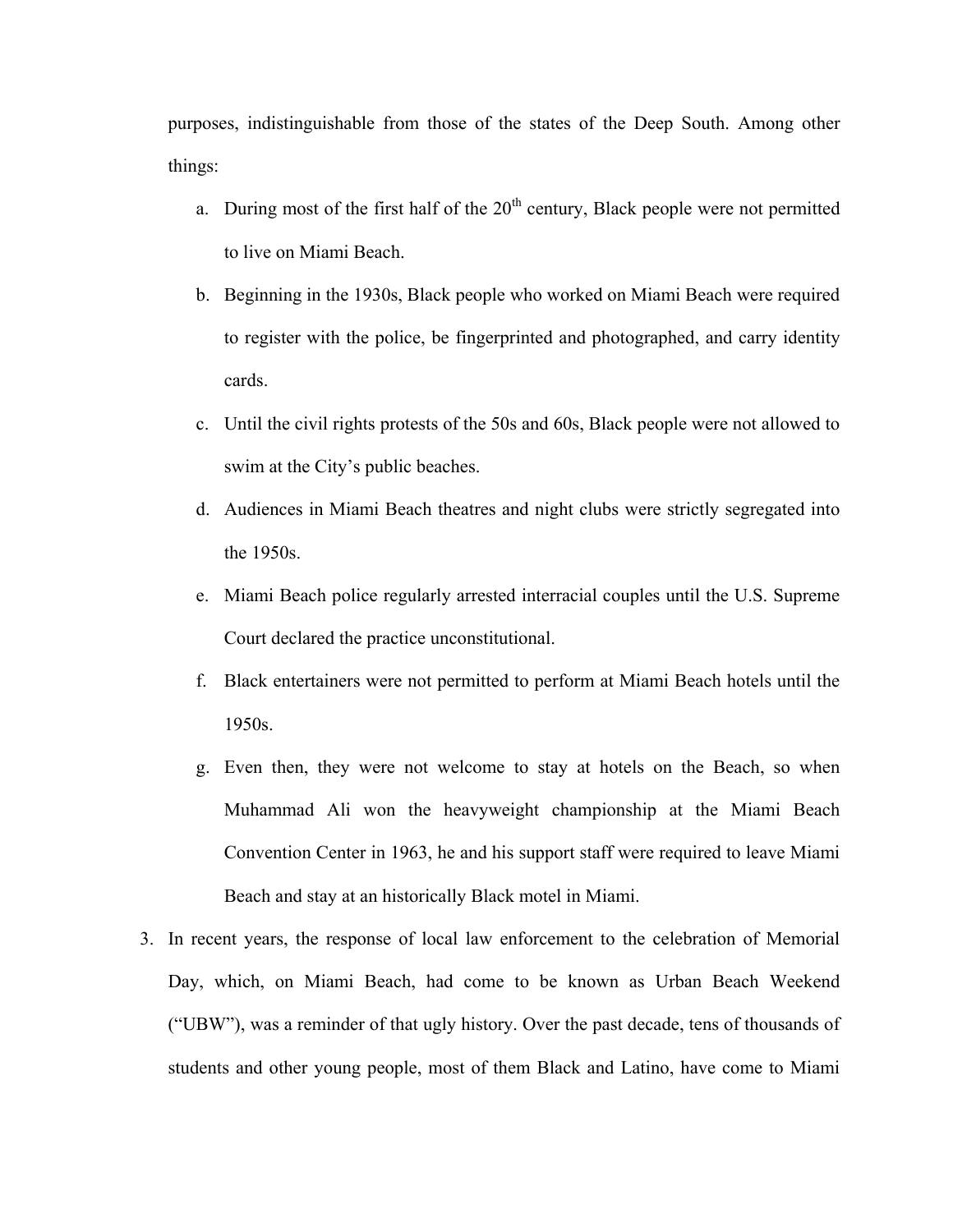Beach during UBW. The massive presence of police officers, and their aggressive tactics during those weekends, were widely criticized as racially discriminatory by civic organizations and the media.

- 4. It was against this background that plaintiffs Jared McGriff and Octavia Yearwood, both of whom are art curators, were engaged by the City to create a number of art installations on the subject of race relations on Miami Beach during the 2019 UBW from May 23-27.
- 5. One of those installations was planned for Lincoln Road, where the curators installed a number of art works, including a painting by plaintiff Rodney Jackson. Jackson's painting depicted a man named Raymond Herisse, a Haitian-American man who was killed in a hail of police bullets on South Beach in 2011.
- 6. The day after the Herisse painting was mounted, a City official advised the curators that Jackson's painting had to be removed because the police objected to it. If it was not, he warned that the entire Lincoln Road installation would be closed.
- 7. Mayor Dan Gelber has publicly acknowledged that he and City Manager Jimmy Morales ordered the Herisse painting taken down because they did not like its point of view, and that, since the City paid for it, the City was free to order its removal.
- 8. The actions of the defendants constituted viewpoint censorship and flatly violate the First Amendment.
- 9. This action is intended to redress the plaintiffs' First Amendment rights.

#### **JURISDICTION**

10. This Court has subject matter jurisdiction over Plaintiffs' claims pursuant to 28 U.S.C. §§ 1331, 1343(a)(3) and (4).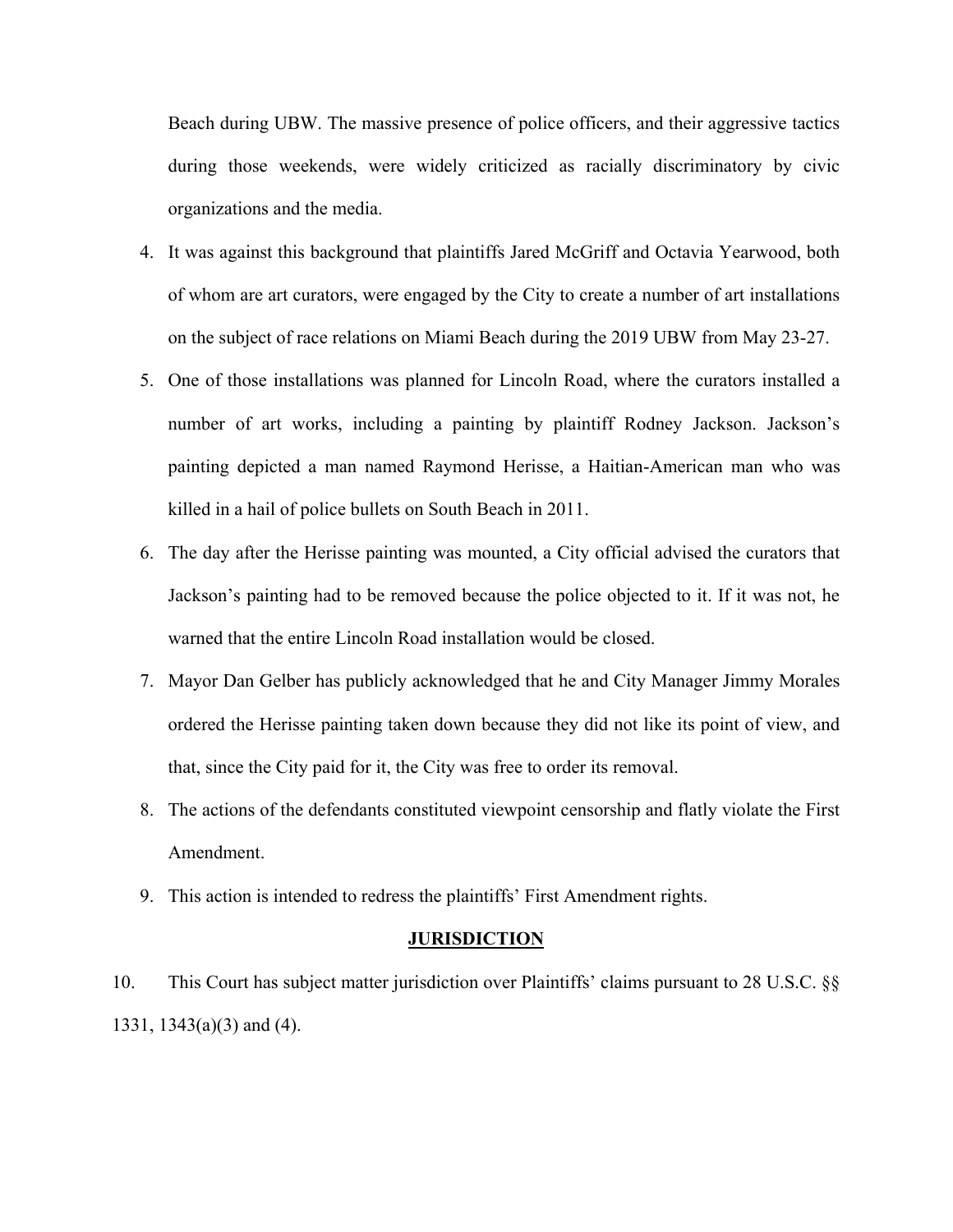11. This Court has the authority to grant declaratory and injunctive relief under 28 U.S.C. §§ 2201-2202 and Fed. R. Civ. P. 57 and 65. The federal rights asserted by plaintiffs are enforceable under 42 U.S.C.  $\S$  1983. An award of attorney's fees and costs is authorized pursuant to 42 U.S.C. § 1988.

### **PARTIES**

13. Plaintiff Rodney Jackson is a visual artist who has produced paintings and other artistic works for more than 25 years.

14. He currently lives in Coconut Grove, in Miami, Florida.

15. For about ten years during the 90s and the early 2000s, he illustrated a comic book called "The Adventures of Bibi and Friends" that celebrated the diversity of South Beach.

16. Plaintiff Jackson was also the curator and contributor for an exhibit entitled "The Force,´ which explored state-sanctioned police violence against people of color and which was displayed in the Kroma Gallery in Coral Gables in 2016.

17. Plaintiff Jared McGriff is an artist and marketing manager.

18. He lives in and has his studio on Miami Beach, Florida.

19. Plaintiff McGriff has had his own less than positive experiences with the Miami Beach Police Department and wanted to be involved in "ReFrame Miami Beach" as a step toward changing how black people are viewed on Miami Beach. Specifically, he wanted to use his experience in art and marketing to have another narrative available during UBW other than the militarized police presence during Memorial Day Weekend that had become common in the preceding years.

20. Plaintiff Octavia Yearwood is an artist, arts educator, and art curator.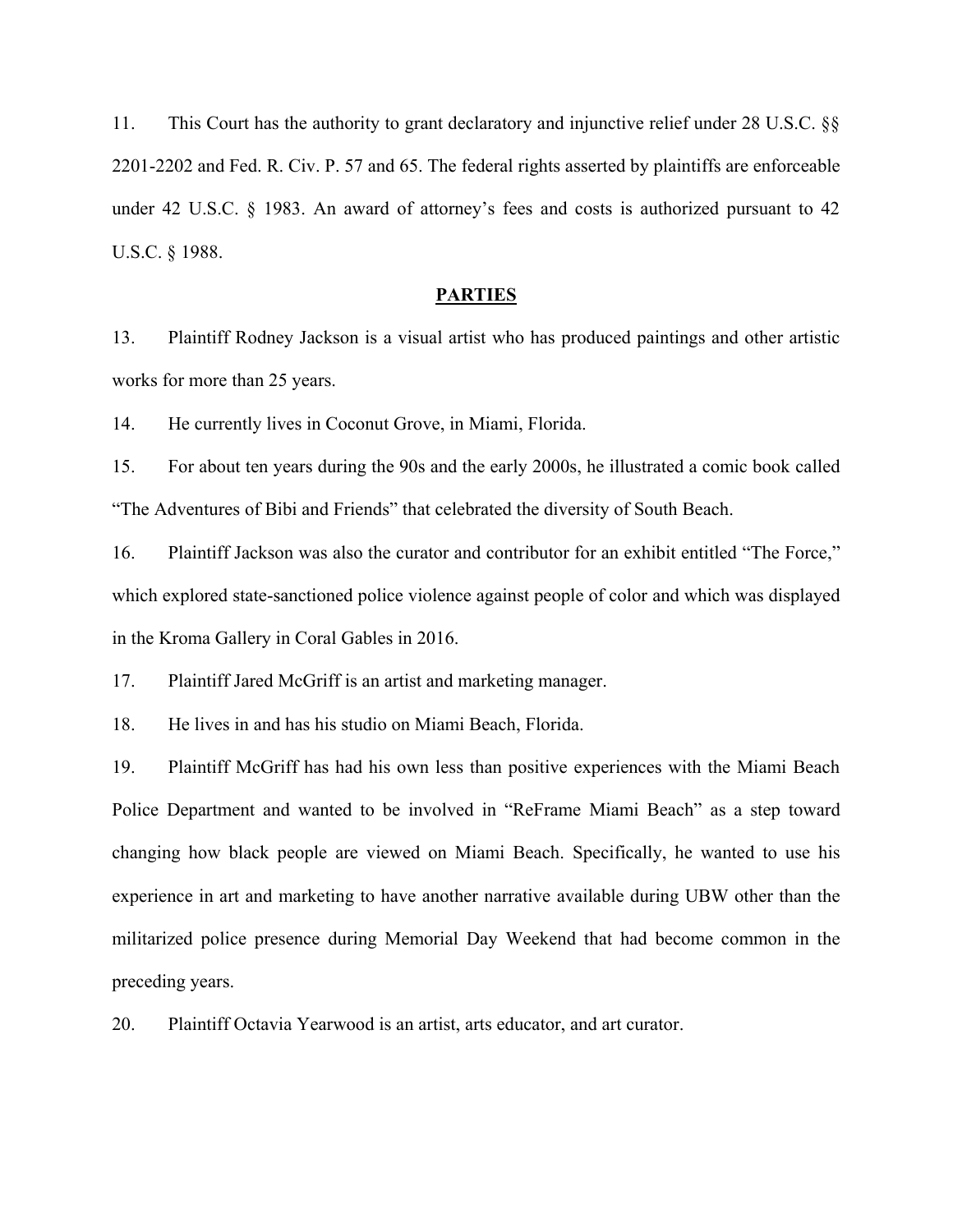21. Plaintiff Yearwood participated in the ReFrame project because she thought it might lead to an honest exploration of relations between people of color, both local residents and visitors, and Miami Beach officials.

22. Defendant City of Miami Beach is a municipality organized and existing under the laws of the State of Florida and located in Miami-Dade County, Florida. Under Florida law, it has the power to sue or be sued. *See* Art. VIII, § 2(b), Fla. Const.; § 166.021, Fla. Stat.

23. Defendant Dan Gelber is the Mayor of the City of Miami Beach. He is sued in his official and in his individual capacities.

24. Defendant Jimmy Morales is the City Manager of the City of Miami Beach. He is sued in his individual and in his official capacities.

### **FACTS**

22. In announcing the project, which the City itself named "ReFrame Miami Beach," the City said that "ReFrame sparks crucial conversations about inclusion, surveillance, and propaganda using the works of local artists, curators, and organizers." The theme of the event was to be "Trust as Currency.´

23. In April 2019, Plaintiffs Yearwood and McGriff had discussions about the ReFrame project with two City employees in the City's Department of Tourism and Culture: Matt Kenney, who was its Director, and Brandi Reddick, who was the Department's Cultural Affairs Manager.

24. Soon thereafter, Plaintiffs Yearwood and McGriff submitted a proposal for the ReFrame project to which Reddick and Kenney responded enthusiastically, and Plaintiffs Yearwood and McGriff began working on the project**.**

25. Plaintiff Yearwood contacted Plaintiff Jackson and other artists about participating in the project.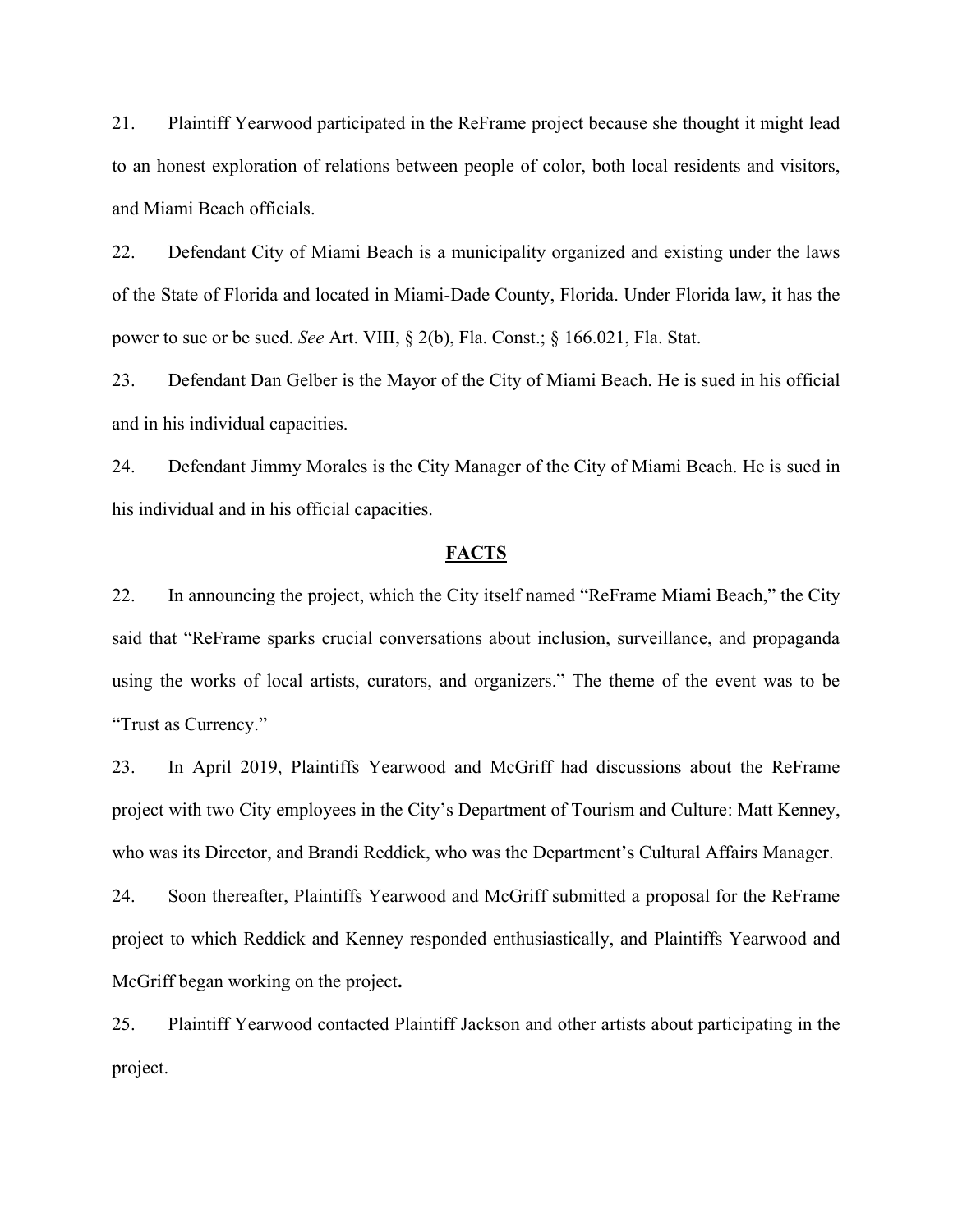26. On May 9, 2019, the City and plaintiff McGriff signed a Professional Services Agreement pursuant to which Quinn Projects, LLC, Plaintiff McGriff's production company, would provide certain services. Exhibit A to the Agreement, entitled "Scope of Services," described the artistic installations that Quinn Projects would develop. The Agreement, including Exhibit A, are provided as **Exhibit 1** to this Complaint.

27. Exhibit A stated that Quinn Projects "would provide the cultural programming for 'Trust' as Currency' for Memorial Day Weekend, May 23-27, 2019.<sup>"</sup>

28. "Trust as Currency´ was the name that Plaintiffs McGriff and Yearwood had suggested to the City as a theme for the UBW arts events. The meaning of that theme was understood by both Plaintiffs and Defendants, namely, that trust was at the center of any meaningful discussion about race relations on Miami Beach.

29. Exhibit A noted that the arts installation that the Plaintiffs would exhibit at 737 Lincoln Road was to be called "I See You, Too," and it was described as an exhibition "about how propaganda and misinformation have compromised us.´

30. In discussing what would be exhibited in the "I See You, Too´ installation, Plaintiffs McGriff, Yearwood and Jackson stressed that their central commitment, in conformity with the purpose of Reframe, was depicting the truth about the City's historical relationship with the Black community, as well as to permit open and honest conversations about that history.

31. The Plaintiffs and one other artist created works for the Lincoln Road site that sought to fulfill that commitment. There were several sections in the Lincoln Road installation:

a. In a section entitled "Miami Beach Visual Memoirs," there were several photographs of Black people who worked on Miami Beach, including one large photograph depicting a young Black man wearing an ID card with his name, photo, and fingerprint.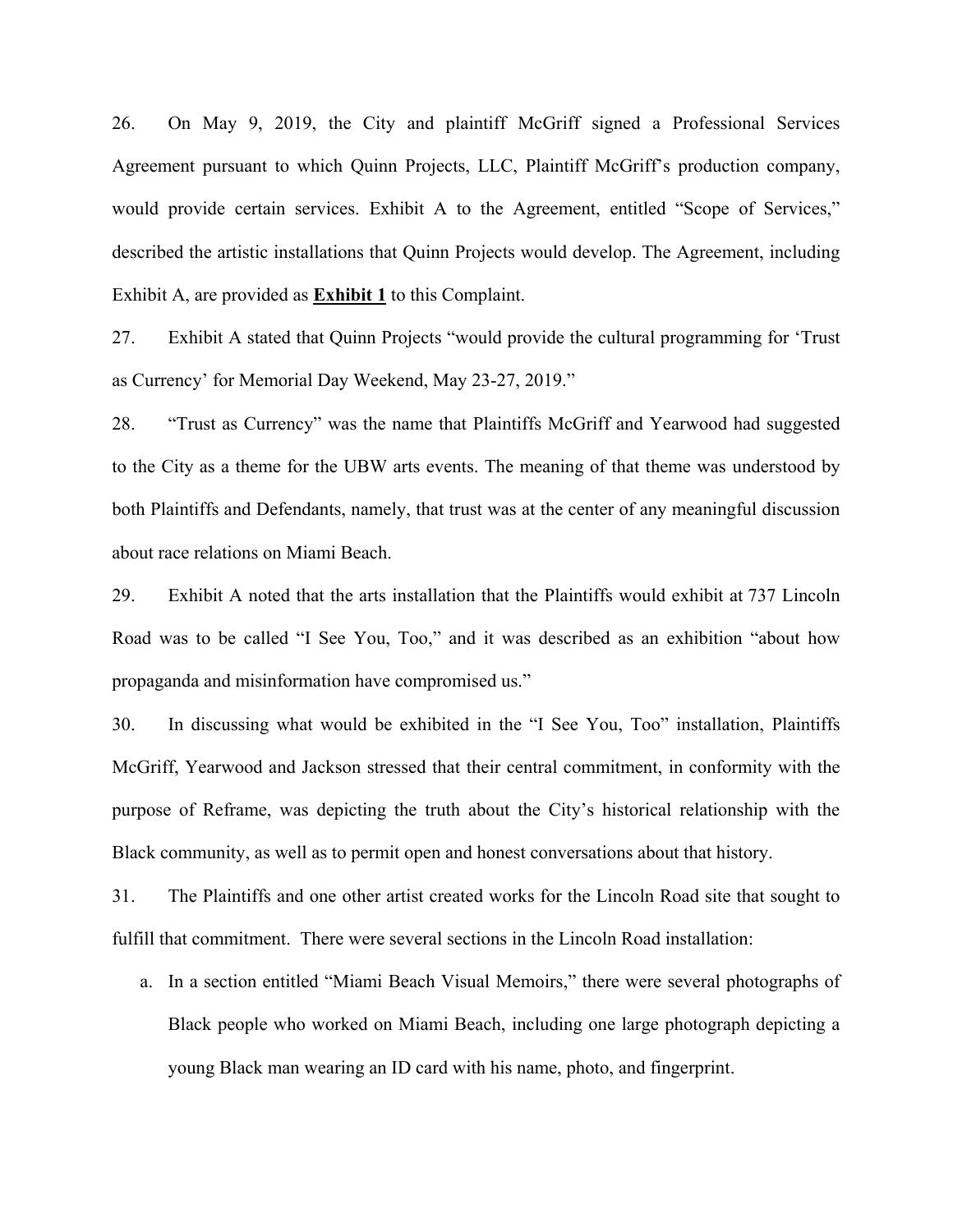- b. Plaintiff Jackson's "Memorial to Raymond Herisse," which is reproduced in **Exhibit 2** to this Complaint, was mounted on a separate wall. It was a large vinyl piece, measuring 4 feet by 4 feet**.** Hanging on the wall next to the painting was a description of the shooting of Herisse by Miami Beach police in 2011. That description is reproduced in **Exhibit 3** to this Complaint. In addition, candles had been placed below the image to convey the sense that the piece was intended as a memorial to celebrate the life of Raymond Herisse.
- c. In another section, there was an audio recording of police radio chatter.
- d. A video in another section depicted young Black men and women relaxing and enjoying themselves outdoors.
- e. There was also a space in the installation, created by artist Loni Johnson, that was intended as a healing space. It contained items associated with ancestral and historical memory, including a poem, plants, sage, shells, and a statue of the Yoruba Goddess Yemaya. There were also chairs so that visitors, if they wanted, could sit, read, and reflect about the subject matter of the installation.

32. That the works exhibited in the "I See You, Too" installation were consistent with the City's understanding of the ReFrame project was confirmed in the days before UBW by Defendant Morales, who acknowledged that the purpose of ReFrame, was "to spark conversations about inclusion, Blackness and relationships through artistic media.´ [https://www.miamitimesonline.com/lifestyles/more-art-for-urban-beach/article\\_ab60559c-6c23-](https://www.miamitimesonline.com/lifestyles/more-art-for-urban-beach/article_ab60559c-6c23-11e9-8363-27a8eb44d162.html) [11e9-8363-27a8eb44d162.html,](https://www.miamitimesonline.com/lifestyles/more-art-for-urban-beach/article_ab60559c-6c23-11e9-8363-27a8eb44d162.html)

33. On Saturday morning, May 25, 2019, Matt Kenney spoke to Plaintiff Yearwood and advised her that the Police Department objected to "Memorial to Raymond Herisse" and that the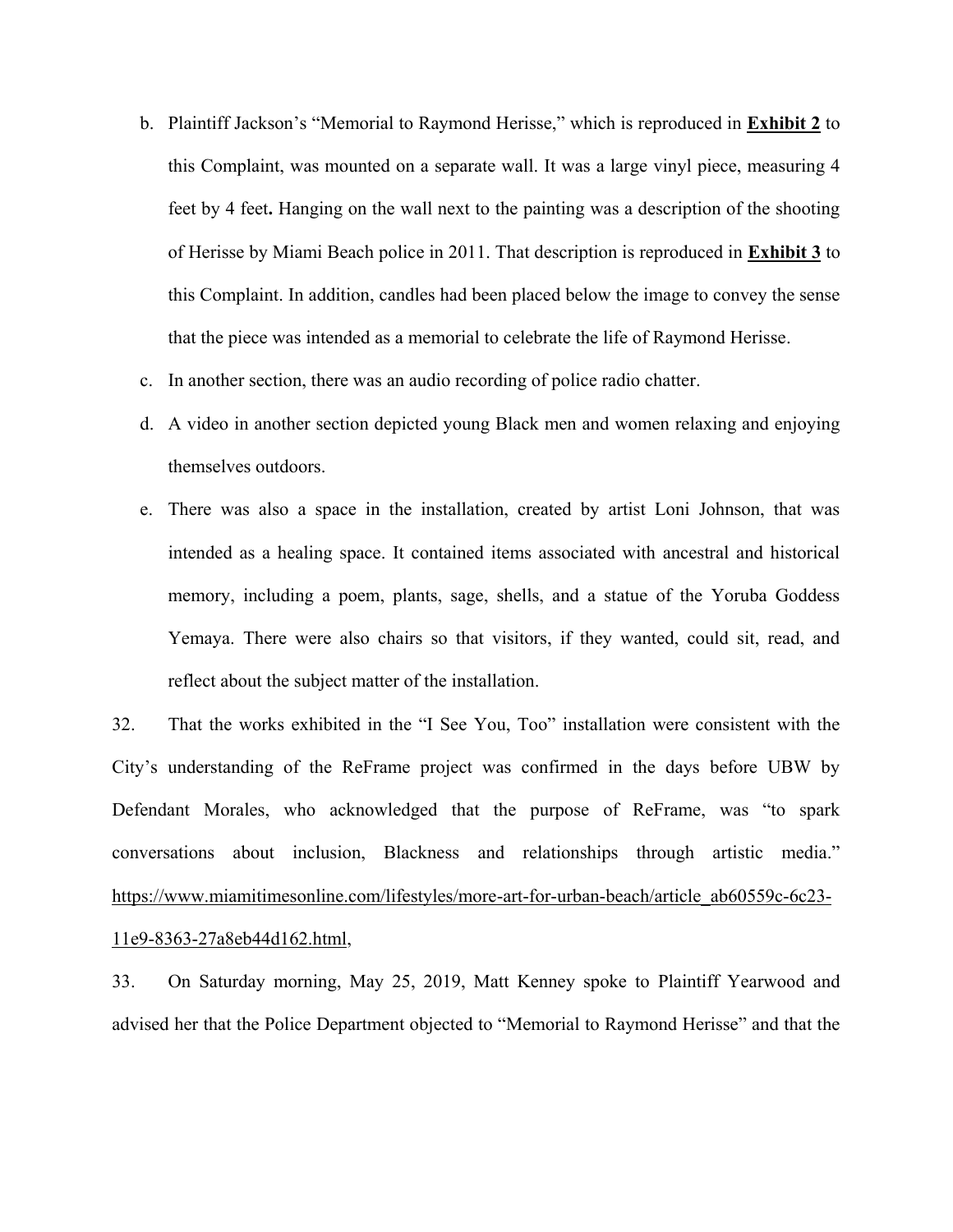City required that the painting be taken down. He told her that, if the work was not taken down, the entire exhibit, "I See You, Too,´ would be closed.

34. That afternoon, Plaintiffs took down the painting. In its place, they posted a sign that read, "This artwork has been removed at the request of the Miami Beach Police.´

35. A few days later, a city spokesperson sought to justify the City's actions in demanding the removal of "Memorial to Raymond Herisse.´ While conceding that the "purpose of the ReFrame cultural programming this past weekend was to create an opportunity for inclusiveness and mutual exchange," she said that the "City Manager felt that the panel in the one particular art installation regarding the incidents of Memorial Day weekend in 2011 did not achieve this objective.´ [https://www.miaminewtimes.com/news/miami-beach-city-manager-asks-for](https://www.miaminewtimes.com/news/miami-beach-city-manager-asks-for-removal-of-artwork-memorializing-police-shooting-victim-11183147)[removal-of-artwork-memorializing-police-shooting-victim-11183147.](https://www.miaminewtimes.com/news/miami-beach-city-manager-asks-for-removal-of-artwork-memorializing-police-shooting-victim-11183147)

36. The spokesman did not explain why the Herisse painting did not satisfy what Morales had described as "the purpose of ReFrame," namely, "to spark conversations about inclusion, Blackness and relationships through artistic media."

37. On November 7, 2019, at a forum called "Community Night: For Freedoms Town Hall" at the Pérez Art Museum of Miami, an audience member, referring to the removal of the Herisse painting, asked Defendant Gelber about the "act of censorship" that had occurred the last Memorial Day weekend on Miami Beach.

38. Defendant Gelber explained that Defendant Morales made the decision. He made it clear that Defendant Morales did not base his decision on the failure of the painting to further ReFrame purposes. Rather, according to Defendant Gelber, Defendant Morales said, "I don't like it, and I don't want it." He also said that Defendant Morales thought he had the power to order the painting's removal for no other reason than "I'm paying for it."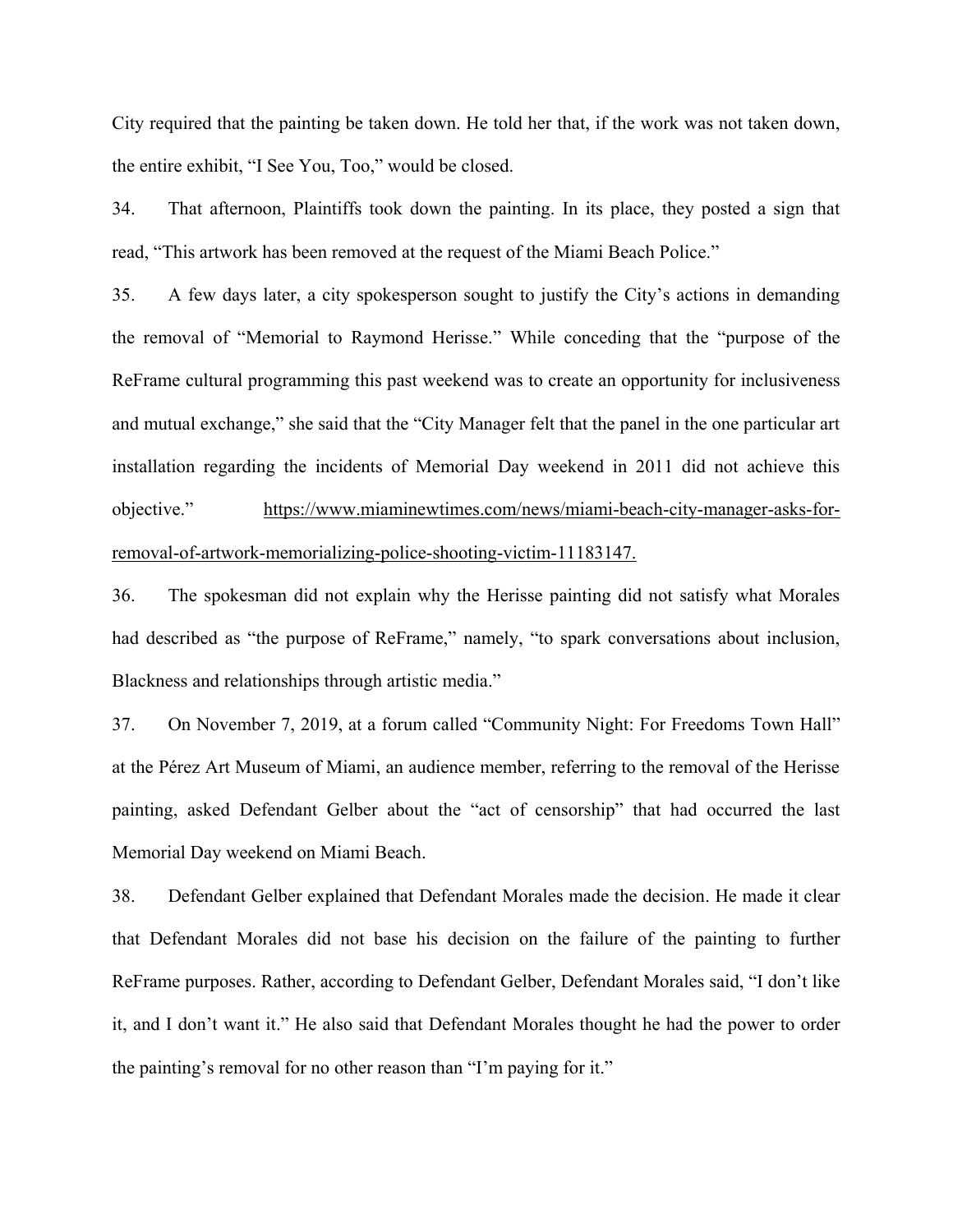39. Defendant Gelber conceded that he had the power to reverse Defendant Morales' decision, but he said that he in fact supported it. Defendant Gelber did not defend the removal of the Herisse painting on the basis that it failed to conform to the purpose of ReFrame.

40. Each of the Plaintiffs has suffered considerable emotional and psychological harm as well as damage to their reputations as a result of the Defendants' unconstitutional act of censorship.

### **CAUSE OF ACTION**

#### **First Amendment Violation**

41. The City's unambiguous intention in promoting the ReFrame project was to encourage an open and honest dialogue about the history and current reality of race relations on Miami Beach. Both in its public announcements of the project, as well as in its contract with Quinn Productions, LLC, the City expressed its commitment to welcoming all points of view on the subject of race relations.

42. The public statements of Defendants Morales and Gelber make it clear that their decision to order that Plaintiff Jackson's Herisse painting be taken down was their discomfort with Plaintiff's viewpoint that police violence against members of the Black community remains an ongoing concern among Black people on Miami Beach.

43. In *Texas v. Johnson*, 491 U.S. 397 (1989), the Supreme Court held that "if there is a bedrock principle underlying the First Amendment, it is that the Government may not prohibit the expression of an idea because society finds the idea itself offensive or disagreeable.´

44. Not only does the First Amendment bar the government from prohibiting the expression of ideas it finds offensive, it bars the government from refusing to fund ideas merely because it finds them offensive. *Speiser v, Randall,* 357 U.S. 513 (1958). In other words, the government may not do indirectly what it cannot directly.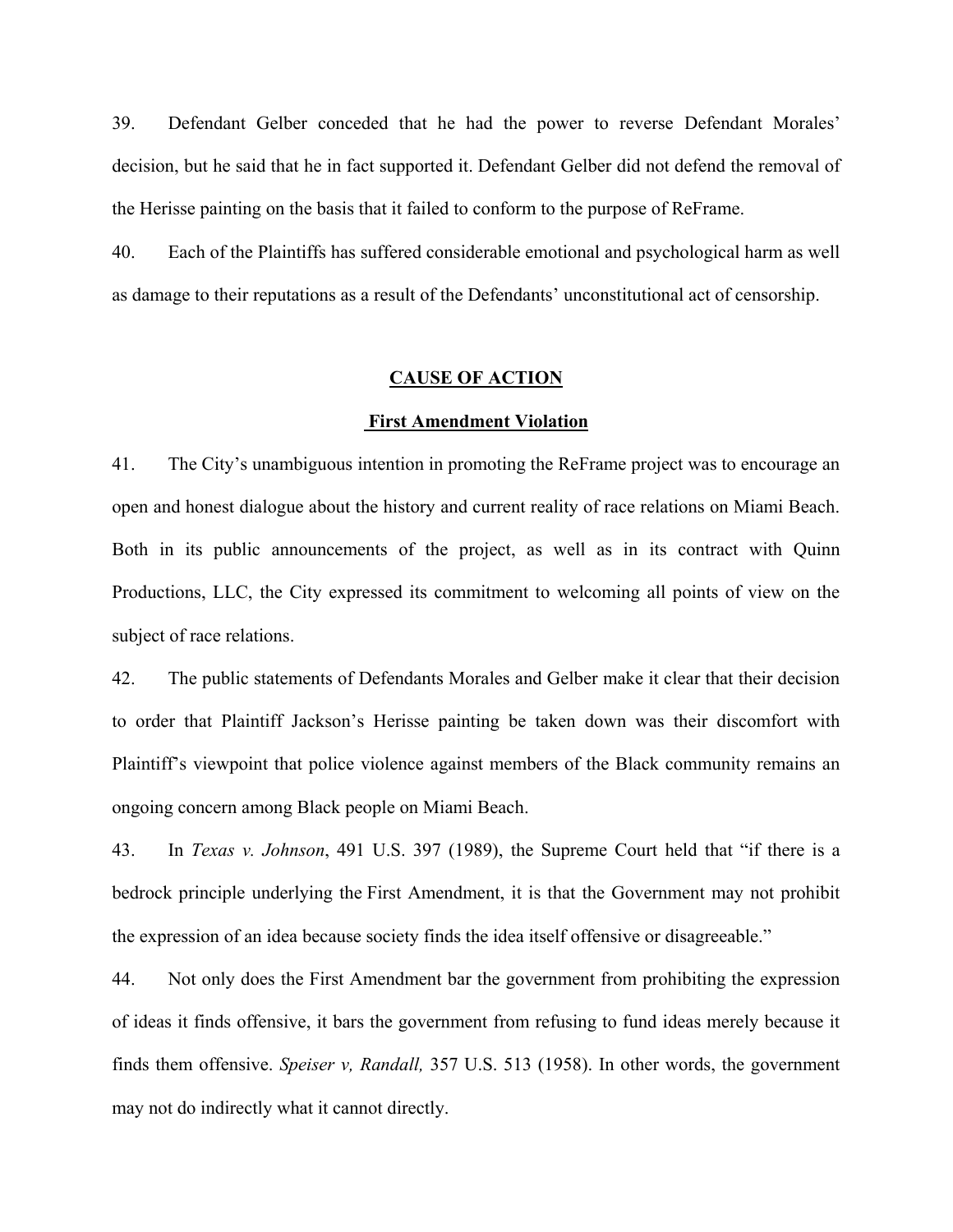45. Defendants ordered that plaintiffs take down *Memorial to Raymond Herisse* because they were offended by the ideas conveyed by the painting.

46. The power to refuse to fund art because public officials find it offensive has been flatly rejected in two strikingly similar cases, one of which is from this Court:

- a. In *Cuban Museum of Arts & Culture v. Miami,* 766 F. Supp. 1121, 1127 (S.D. Fla. 1991), the City of Miami sought to evict the Museum because "members of the Miami City Commission were displeased, perhaps even offended" by the Museum directors' decision to exhibit works of Cuban artists who either lived in Cuba or had not denounced Fidel Castro. In holding that the directors' decision to exhibit the works was protected by the First Amendment, the court firmly rejected the idea that public officials can try to prevent the public display of art, even if the City pays for it, merely because they are "displeased´ or "offended" by it.
- b. In *Brooklyn Institute for Arts and Sciences v. City of New York,* 54 F. Supp. 2d 184, 188 (E.D.N.Y. 1999), New York City threatened to terminate City funding to the Brooklyn Museum unless it canceled an exhibit containing works that then-Mayor Giuliani thought were "sick" and "disgusting" and "offensive to Catholics." In rejecting the Mayor's assertion, echoing Mayor Gelber's and City Manager Morales' here, that it could refuse to pay for art that it did not like, the court held, "In many different contexts, then, the Supreme Court has made clear that, although the government is under no obligation to provide various kinds of benefits, it may not deny them if the reason for the denial would require a choice between exercising First Amendment rights and obtaining the benefit.<sup>"</sup> 54 F. Supp. 2d at 200.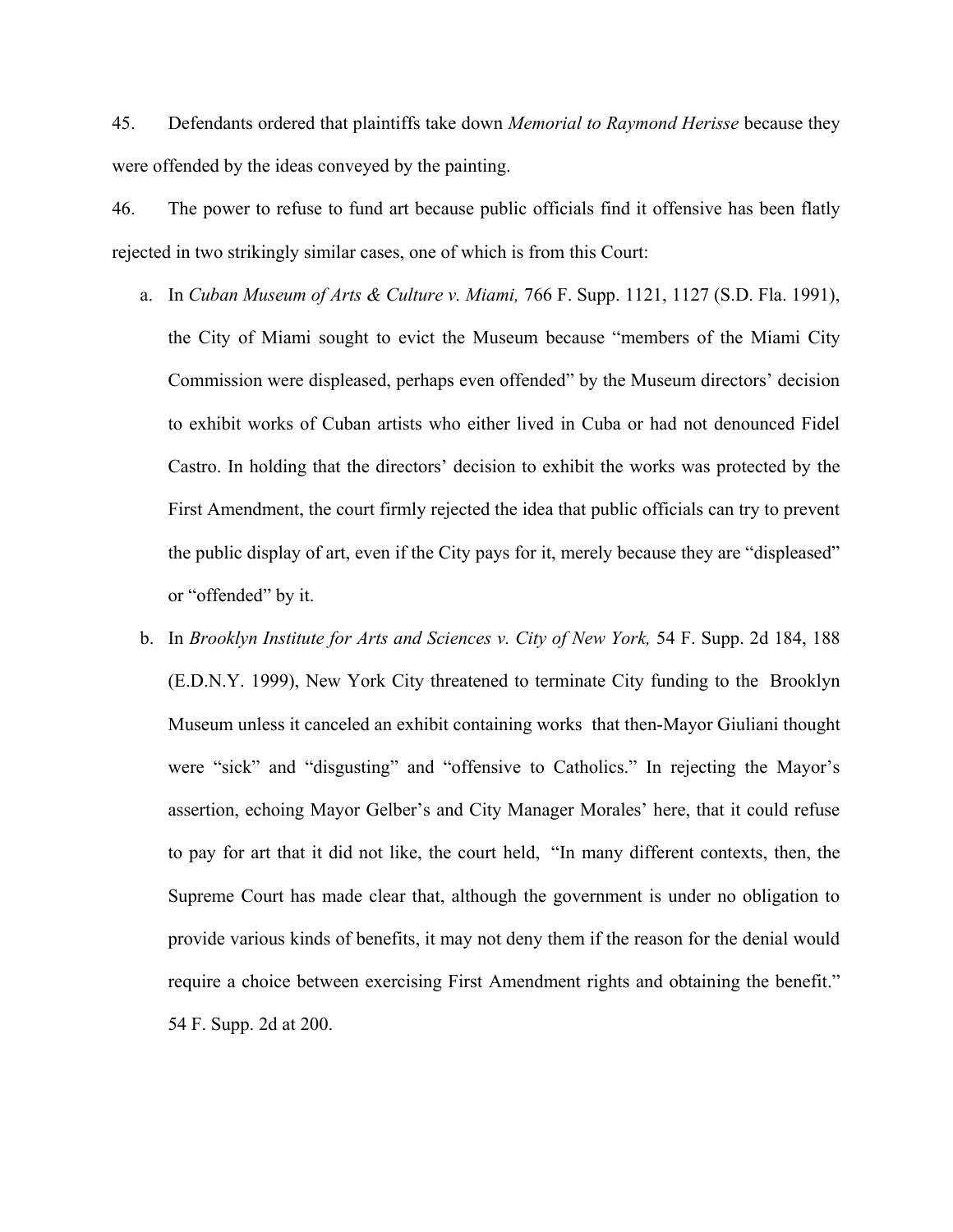47. In ordering that "Memorial to Raymond Herisse´ be taken down because they did not like its point of view, Defendants violated the plaintiffs' First Amendment rights.

# **RELIEF**

WHEREFORE, Plaintiffs respectfully request that this Court:

- 1. Enter a judgment declaring that defendants violated plaintiffs' First Amendment rights by demanding that plaintiffs take down "Memorial to Raymond Herisse.´
- 2. Issue a permanent injunction requiring that defendants display "Memorial to Raymond Herisse" in a public place comparable to the space in which it would have been displayed during Memorial Day weekend in 2019, and for a comparable period of time.
- 3. Award damages in an amount to be awarded after trial.
- 4. Award costs and attorney's fees pursuant to 42 U.S.C. § 1988;
- 5. Grant or award such other relief as this Court deems just and proper.

# **DEMAND FOR TRIAL BY JURY**

Plaintiffs hereby demand trial by jury on all issues so triable.

Date: June 23, 2020

Respectfully submitted,

**Valiente, Carollo & McElligott, PLLC** *Co - Counsel for the Plaintiffs* 1111 Brickell Ave., Suite 1550 Miami, Florida 33131 Telephone No. (786) 361-6887 Facsimile No. (786) 361-7470 Primary Email: eservice@vcmlawgroup.com Secondary Email: matthew@vcmlawgroup.com Tertiary Email: dtilley@aclufl.org

By: */s/ Matthew McElligott \_* Matthew McElligott, Esq.